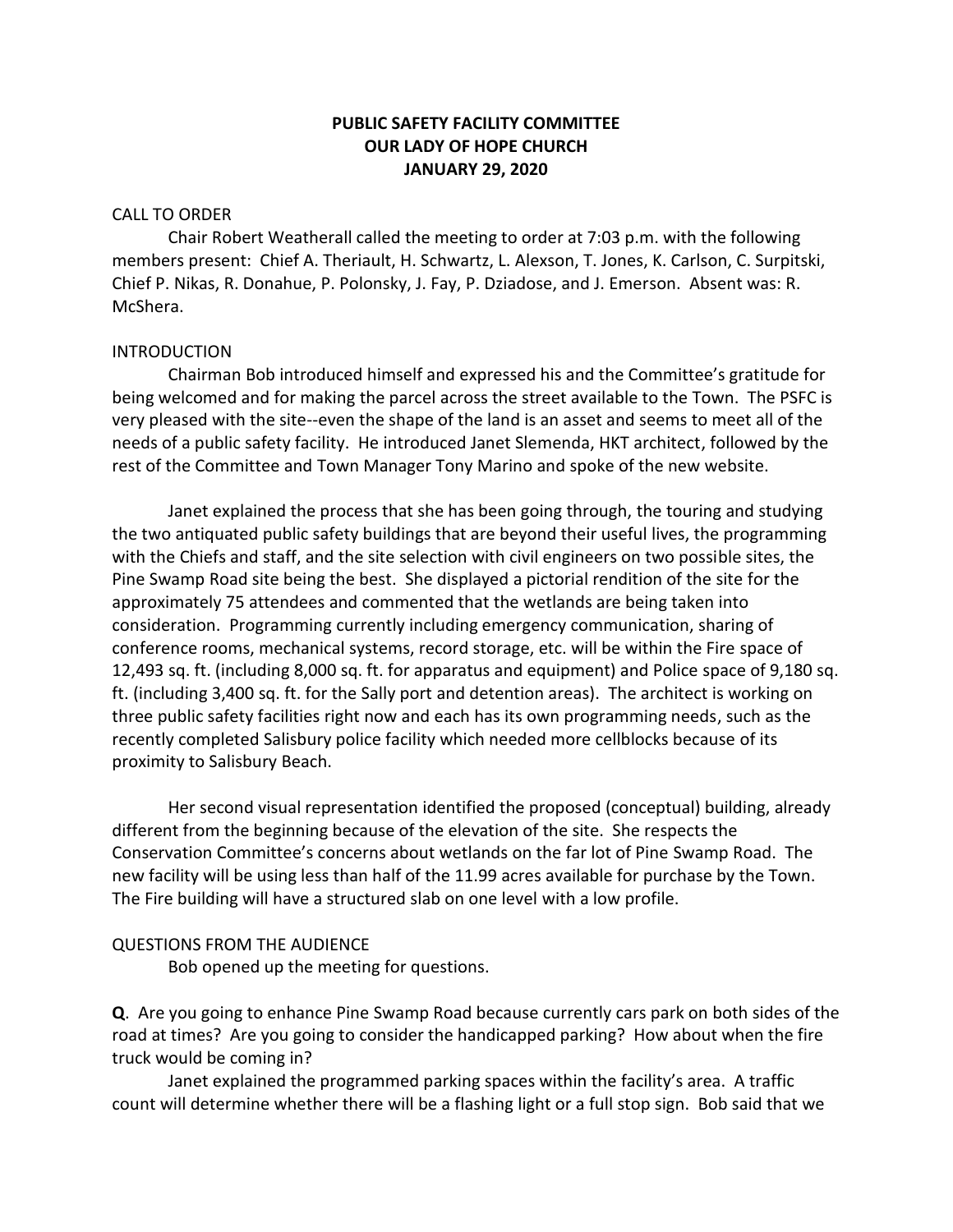are not at the stage for signage yet. Rob suggested allowing for apparatus to roll into an area where they could actually back up their trucks to enter their allotted spaces within the building. Janet mentioned a 60' apron which could be increased so that it would not interrupt traffic.

**Q.** Is this proposed facility bigger than the surrounding towns' new facilities?

 Nikas said that Ipswich has more than double the size of the public safety people in Essex who have 5 firefighters and 13 police. Rowley has two buildings. Ipswich has 25 firefighters/lieutenants. Police has 25 personnel in their department. Bob added that the Ipswich facility will contain animal control, shellfish, harbors/waterways, and emergency management as well.

**Q.** What about the garden areas which will be displaced and will you put them somewhere else?

Chief Nikas has contacted the Open Space Committee and sites that already have water access are being evaluated. The current Police Station on Elm Street would be green area once the new facility is complete. Alternatives are being considered.

Another citizen commented that the gardens are not a huge concern anymore and that the fact that Pine Swamp area loses power so frequently makes her feel good about this new project.

**Q.** How far does the proposed facility go down Pine Swamp Road? Janet projected that it stops about at the end of the church property.

**Q.** Because the fire house on Central Street is a part of Ipswich history, will it still be left there? Rob replied that what happens is beyond the scope of PSFC and needs its own study committee. We do a disservice to guess what is going to happen to that building.

## **Q.** How about the railroad tracks?

Chief Theriault stated that, in a 22-year period, he has seen delays only very rarely, and it won't really matter what side of the track they are on. There has never been an incident. In November, 2019, he asked the firefighters to study the question, and there have been two occasions when a train delayed apparatus travel; the pause took seconds to a minute at most. There are 12,000 trains through Ipswich per year. Chief Nikas said the tracks have no bearing on the Police Department.

**Q.** A resident of 11 Pine Swamp Road expressed concern about lighting and noise regarding his children being disturbed.

Chief Theriault confirmed that no sirens are used at night. Harvey mentioned that the Salisbury police facility has arranged the lighting so as to not bother the neighbors and we will do the same.

**Q.** Will there be renewable energy considerations?

Bob affirmed that, as a Committee, we would work for that. One of the decisions at the outset in hiring a firm to do the feasibility study, was that HKT is very good about energy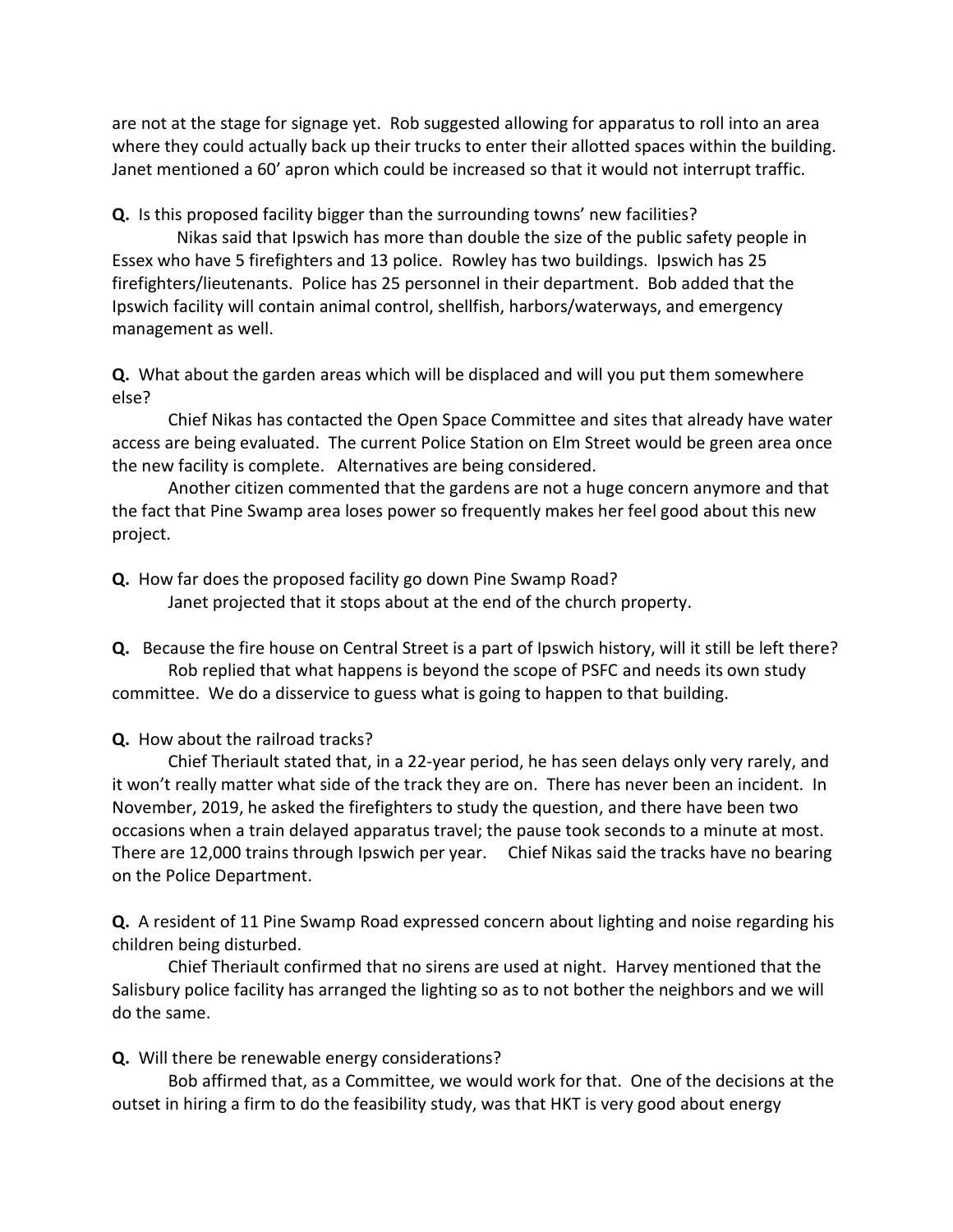efficiency, the use of landscape, etc. Tammy stated that Ipswich is a green community and, as such, we are committed to energy efficiency. Harvey commented that with 90 new parking spaces, there could be charging spaces for the Town.

**Q.** Some areas now are within 30 seconds of police and fire response. Will the new place seem to be further away?

Chief Nikas answered, with his breakdown of the Town being represented as either north or south of the center of town, it has been 50/50 over the last three years in responses by the Police. Fire response times from the new site won't change. Less people will be affected downtown with the new facility.

**Q.** How is the town organized around a holistic view? What about Lord's Square?

Chief Theriault commented that it gives us better access with the new site. We are approximately  $\frac{1}{2}$  mile from the route out to the Neck. It is an insignificant change in response time. Currently, any route out from the current Fire Station necessitates another 20-30 seconds getting out onto Central Street.

**Q.** What is the approximate cost per square foot?

Janet stated that the current cost is \$500 - \$600 per sq. ft. The Town Manager explained that the land acquisition, design, and building including the hiring of an Owner's Product Manager (OPM), will be all done at once with the acceptance at Town Meeting and the ballot box.

**Q.** Are you required by State law on some building specs?

Janet stated that there are no spatial requirements by the State except for 911 and cellblocks. Rob commented that the process has been an eye-opener for him in learning all the different services that will be offered: social services, interview rooms, security of evidence procedures. Seeing the scope of work that gets done with both departments is amazing and proof that the current facilities are absolutely inadequate.

**Q.** At what stage do you start to consider how liquid runoff will be handled at this site? With 90 parking spaces, caution must be used with storm water management.

Bob answered that the professionals have been involved right from the beginning.

**Q.** Were there other sites explored?

Chief Nikas, referring to three committees which studied this need over several years, named several sites (numbering 14 originally). They were too small, too wet, too far away from the center of town, too cumbersome for exiting fire apparatus, too complicated to acquire, citizen opposition, etc.

**Q.** How is everything communicated to the public about this new facility?

Both Chiefs cited information on the website (ipswichpublicfacility.net) and tours of current facilities which are now available. Sergeant Copithorne urged emailing as the way for townspeople to gain information.